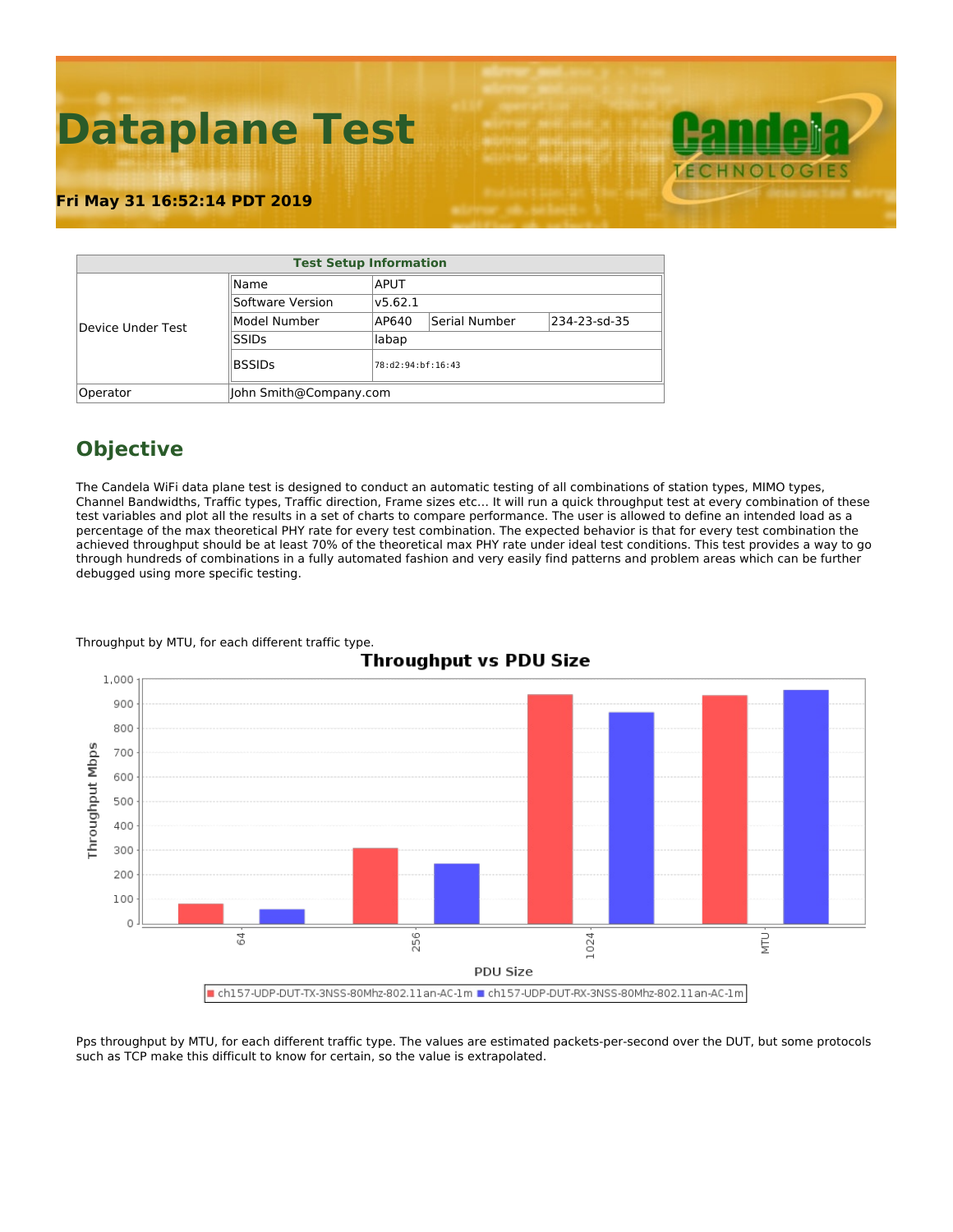

Realtime Graph shows summary download and upload RX bps of connections created by this test. **Realtime Throughput** 



|     | <b>Channel Security NSS</b> | <b>Mode</b>    |                | Bandwidth PDU Traffic-Type Direction Atten Duration Offered-1m Rx-Bps Rx-Bps-1m Rx-Bps-3s Theoretical RSSI Tx-Failed Tx-Failed% Tx-Rate Rx-Rate Rx-Rate |                |            |      |           |                   |  |                                                                                           |  |               |  | Mode                                                   |
|-----|-----------------------------|----------------|----------------|---------------------------------------------------------------------------------------------------------------------------------------------------------|----------------|------------|------|-----------|-------------------|--|-------------------------------------------------------------------------------------------|--|---------------|--|--------------------------------------------------------|
| 157 | AUTO                        | 802.11an-AC 80 |                | <b>IUDP</b>                                                                                                                                             | IDUT-TX        | <b>INA</b> | 110  | 372853214 | 81777287 81825017 |  | 82136805 1299900000 - 43 0 / 10                                                           |  |               |  | 780 Mbps   1.3 Gbps 802.11an-AC                        |
| 157 | AUTO                        | 802.11an-AC 80 | 64             | <b>IUDP</b>                                                                                                                                             | DUT-RX         | <b>INA</b> | 11 0 | 59171449  | 58903554 59312813 |  | 58938640 1299900000 - 35 0 / 1115450 0                                                    |  |               |  | [1170 Mbps <sup>1.3</sup> Gbps <sup>802.11an-AC]</sup> |
| 157 | AUTO                        | 802.11an-AC 80 | 256 JUDP       |                                                                                                                                                         | <b>IDUT-TX</b> | <b>INA</b> |      |           |                   |  | 779671592 308300051 309460528 316218037 1299900000 - 44 0 / 2                             |  |               |  | 1300 Mbps 1.3 Gbps 802.11an-AC                         |
| 157 | AUTO                        | 802.11an-AC 80 |                | 256 JUDP                                                                                                                                                | DUT-RX         | <b>INA</b> |      | 245235023 |                   |  | 244610292246214791 244594298 1299900000 - 36 0 / 1249429 0                                |  |               |  | [1300 Mbps 1.3 Gbps 802.11an-AC]                       |
| 157 | AUTO                        | 802.11an-AC 80 | 1024 UDP       |                                                                                                                                                         | DUT-TX         | <b>INA</b> |      |           |                   |  | 941251683 937452886938735825 939516925 1299900000 - 44 0 / 3                              |  |               |  | 1170 Mbps 1.3 Gbps 802.11an-AC                         |
| 157 | AUTO                        | 802.11an-AC 80 | 1024 UDP       |                                                                                                                                                         | DUT-RX         | <b>INA</b> |      |           |                   |  | 869167320 861948842865776282 86307252511299900000 - 36 0 / 10051220                       |  |               |  | 1300 Mbps 1.3 Gbps 802.11an-AC                         |
| 157 | AUTO                        | 802.11an-AC 80 | <b>MTU UDP</b> |                                                                                                                                                         | DUT-TX         | <b>INA</b> | 11 0 |           |                   |  | 966348382 930351762935042559 956789200 1299900000 -44 0 / 0                               |  | <b>FAILED</b> |  | 1300 Mbps 1.3 Gbps 802.11an-AC                         |
| 157 | AUTO                        | 802.11an-AC 80 |                | <b>IMTU JUDP</b>                                                                                                                                        | DUT-RX         | <b>INA</b> | 11 0 |           |                   |  | l1040328439 956989472 957354843 957330234 1299900000 - 36                      0 / 857602 |  |               |  | 1300 Mbps 1.3 Gbps 802.11an-AC                         |

Packet Loss Percentage graph shows the percentage of lost packets as detected by the receiving endpoint due to packet gaps. If there is full packet loss, then this will not report any loss since there will be no gap to detect.

**RX Pps vs PDU Size**